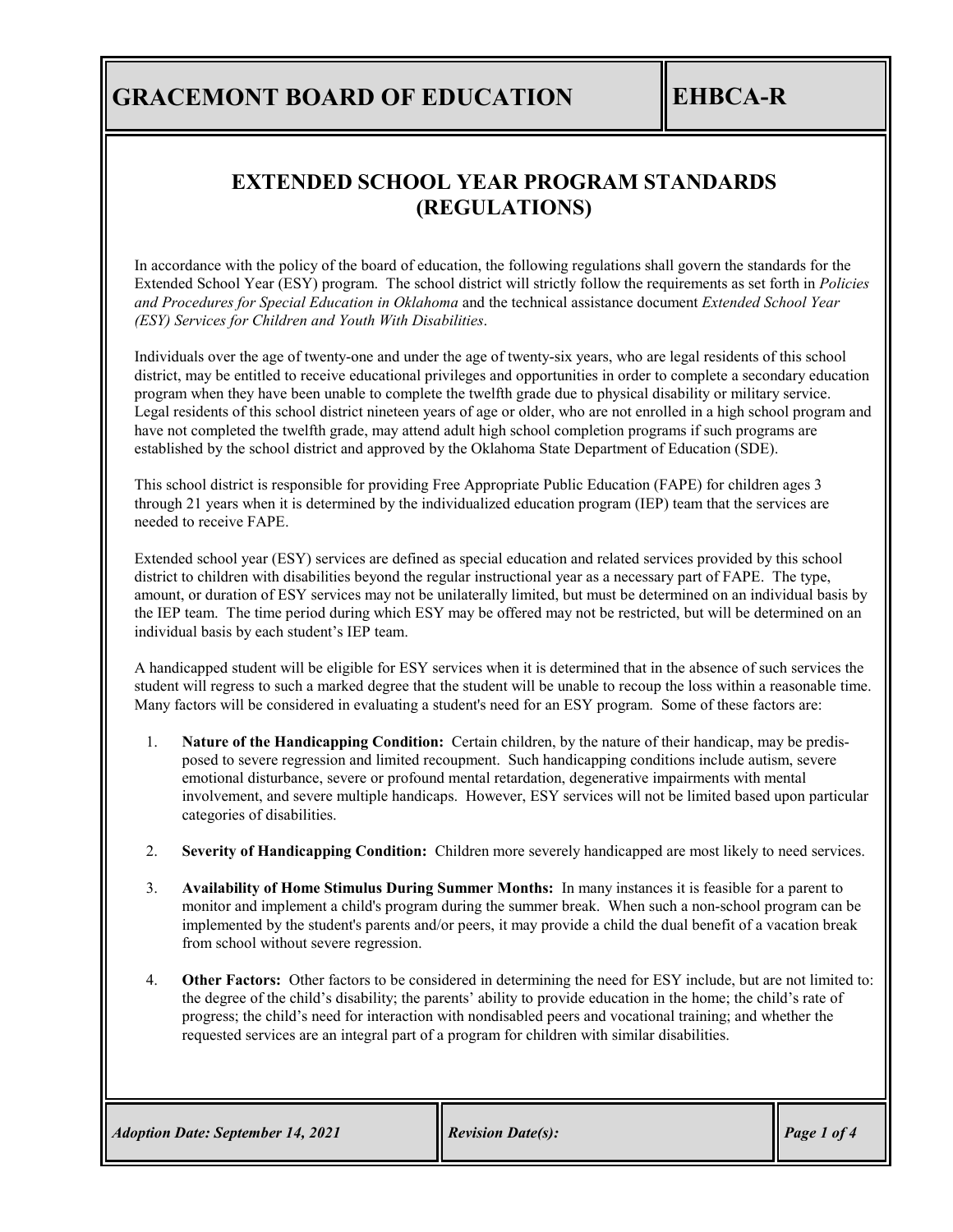### **EXTENDED SCHOOL YEAR PROGRAM STANDARDS, REGULATIONS (Cont.)**

The following factors **must** be considered by the Individual Education Program (IEP) team in determining need for ESY programming:

Degree of impairment; Degree of regression; Recovery time from this regression; Ability of parents to provide educational structure at home; Child's rate of progress; Child's behavioral problems; Child's physical problems; Availability of alternative resources; Ability of the child to interact with children and youth who are not disabled; Area(s) in curriculum that need continuous attention; Child's vocational needs; Whether the requested service is extraordinary for the child's condition, as opposed to an integral part of a program for those with the child's condition; and

Other relevant factors as determined by the IEP team.

Determination of the need for ESY services must be made on an individual basis and addressed appropriately on the IEP.

ESY services may also be appropriate for some children who have received SoonerStart services. To determine need for ESY services, the Individualized Family Service Plan (IFSP) and IEP teams (including family members) will meet and consider all pertinent information including background information, current evaluations, and information provided by SoonerStart. IEP team participants will include:

an administrator or administrative representative; the child's regular education teacher; a special education teacher qualified to provide special education in the area of the suspected disability; the child's parent(s); the child, as appropriate; other individuals at the discretion of the parent(s) or this district; and a member of the multidisciplinary evaluation team or a representative of the district or some other person who is knowledgeable about the evaluation procedures and the results.

#### ESY Review Procedures

The IEP review may occur at any time the team member(s) considers appropriate. However, a review must occur on or before the anniversary date of the IEP (i.e., at least once a year). The review requires participation of team members as described under Team Participants in this section. Any team member, including a parent, may initiate a review of placement when revision of the IEP is needed. The IEP should reflect the specific amount and type of special education and related services provided to a child at all times.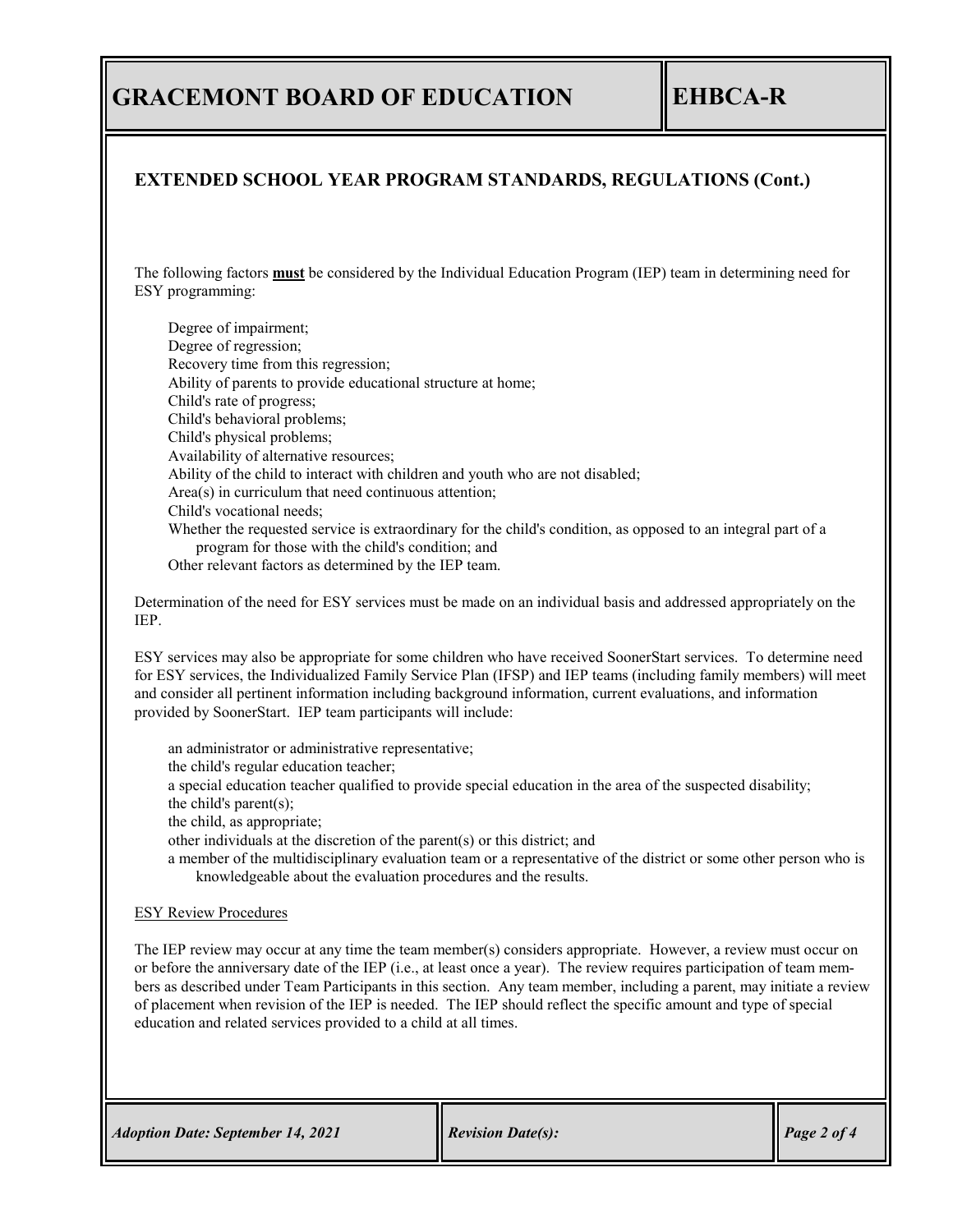### **EXTENDED SCHOOL YEAR PROGRAM STANDARDS, REGULATIONS (Cont.)**

The educational progress and appropriateness of the placement for each eligible child shall be reviewed on at least an annual basis. The review of the IEP shall be accomplished with reference to the schedules and procedures for evaluation of the goals and objectives specified in the IEP. The IEP team continues to provide: ongoing review of the effectiveness and appropriateness of the child's special education and related services; need for changes in type, frequency, or duration of services; and whether the child's placement continues to be the least restrictive environment or needs to be changed.

A review of placement meeting should occur following reevaluation or consideration of new information concerning the educational program of the child. The purpose of this meeting would be to review the present placement, services and any necessary change in services in relation to the new information.

Extended School Year (ESY) services are provided to children with disabilities who meet requirements of this ESY policy. ESY services must be determined and documented through the IEP. Special education and related services shall be provided beyond the regular instructional year as a necessary part of a free appropriate public education, for individual children determined eligible for ESY. Such determinations shall be made on an individual basis.

All special education students will be considered for an ESY program and screened upon request of a parent or other member of the IEP team. However, because of their propensity toward severe regression and slow recoupment, multihandicapped and trainable mentally handicapped students will automatically be screened, each year, for the need of ESY.

#### Data and Evaluation Information to Determine ESY Needs

The IEP team must determine a child's need for ESY services by collecting, reviewing, and analyzing existing information and pertinent data, including, but not limited to, the child's disability, educational history, and present levels of performance/educational functioning and needs. Examples of data and information could involve a review of the following:

Criterion-referenced and standardized tests, including pretest and posttest data of a student's progress;

Functional assessments used in natural environments (e.g., home, community, work, school);

Analysis of data collected on a regular basis;

Evaluations and progress records for related services;

Parent, student, and/or service provider information;

Attendance records;

Behavior and disciplinary records;